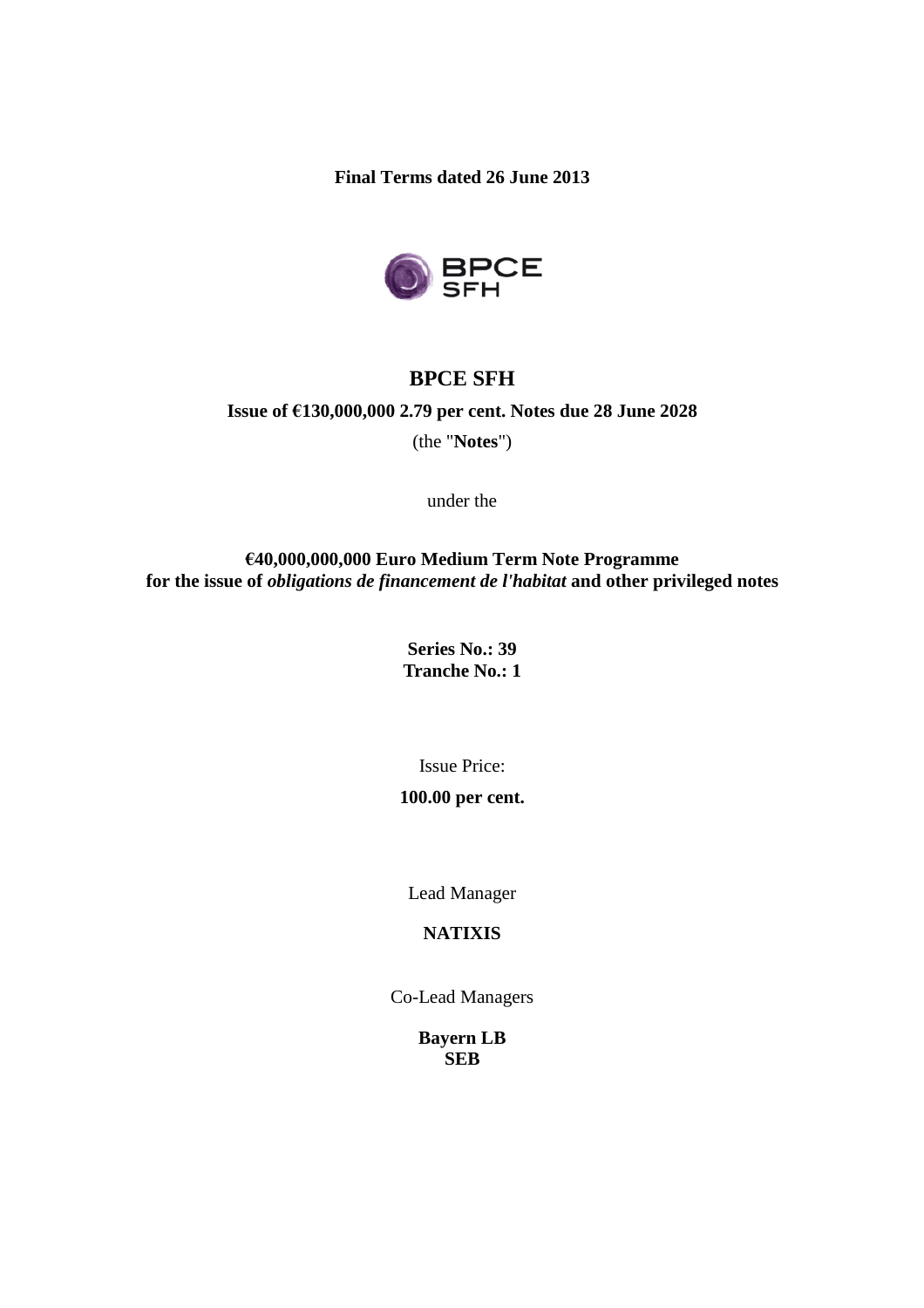### **PART A - CONTRACTUAL TERMS**

Terms used herein shall be deemed to be defined as such for the purposes of the terms and conditions (the "**Terms and Conditions**") set forth in the base prospectus dated 30 April 2013 which received visa No. 13-192 from the *Autorité des marchés financiers* (the "**AMF**") on 30 April 2013 (the "**Base Prospectus**") which constitute a base prospectus for the purposes of the Prospectus Directive (as defined below).

This document constitutes the final terms (the "**Final Terms**") of the Notes described herein for the purposes of Article 5.4 of the Prospectus Directive and must be read in conjunction with such Base Prospectus. Full information on the Issuer and the offer of the Notes is only available on the basis of the combination of these Final Terms and the Base Prospectus. The Base Prospectus and these Final Terms are available for viewing on the websites of BPCE (www.bpce.fr) and of the AMF (www.amf-france.org) and during normal business hours at the registered office of the Issuer and at the specified office of the Paying Agent where copies may be obtained.

"**Prospectus Directive**" means Directive 2003/71/EC of the European Parliament and of the Council of 4 November 2003 (as amended, including by the 2010 PD Amending Directive, to the extent implemented in the relevant Member State of the European Economic Area which has implemented the Prospectus Directive (each a "**Relevant Member State**")), and includes any relevant implementing measure of the Prospectus Directive in each Relevant Member State, and "**2010 PD Amending Directive**" means Directive 2010/73/EU of the European Parliament and of the Council of 24 November 2010 and includes any relevant implementing measure of the 2010 PD Amending Directive.

| 1. | (i)                              | <b>Series Number:</b>                           | 39                                                                                                                                                                            |
|----|----------------------------------|-------------------------------------------------|-------------------------------------------------------------------------------------------------------------------------------------------------------------------------------|
|    | (ii)                             | <b>Tranche Number:</b>                          | 1                                                                                                                                                                             |
| 2. |                                  | <b>Specified Currency:</b>                      | Euro (" $\epsilon$ ")                                                                                                                                                         |
| 3. | <b>Notes:</b>                    | Nominal Amount of<br><b>Aggregate</b>           |                                                                                                                                                                               |
|    | (i)                              | Series:                                         | €130,000,000                                                                                                                                                                  |
|    | (ii)                             | Tranche:                                        | €130,000,000                                                                                                                                                                  |
| 4. |                                  | <b>Issue Price:</b>                             | 100.00 per cent. of the Aggregate Nominal<br><b>Amount of the Tranche</b>                                                                                                     |
| 5. |                                  | <b>Specified Denomination:</b>                  | €100,000                                                                                                                                                                      |
| 6. | (i)                              | <b>Issue Date:</b>                              | 28 June 2013                                                                                                                                                                  |
|    | (ii)                             | <b>Interest</b><br><b>Commencement</b><br>Date: | <b>Issue Date</b>                                                                                                                                                             |
| 7. | <b>Final Maturity Date:</b>      |                                                 | 28 June 2028                                                                                                                                                                  |
| 8. | <b>Interest Basis:</b>           |                                                 | 2.79 per cent. Fixed Rate                                                                                                                                                     |
| 9. | <b>Redemption/Payment Basis:</b> |                                                 | Subject to any purchase and cancellation or<br>early redemption, the Notes will be redeemed<br>at the Final Maturity Date at 100 per cent. of<br>the Aggregate Nominal Amount |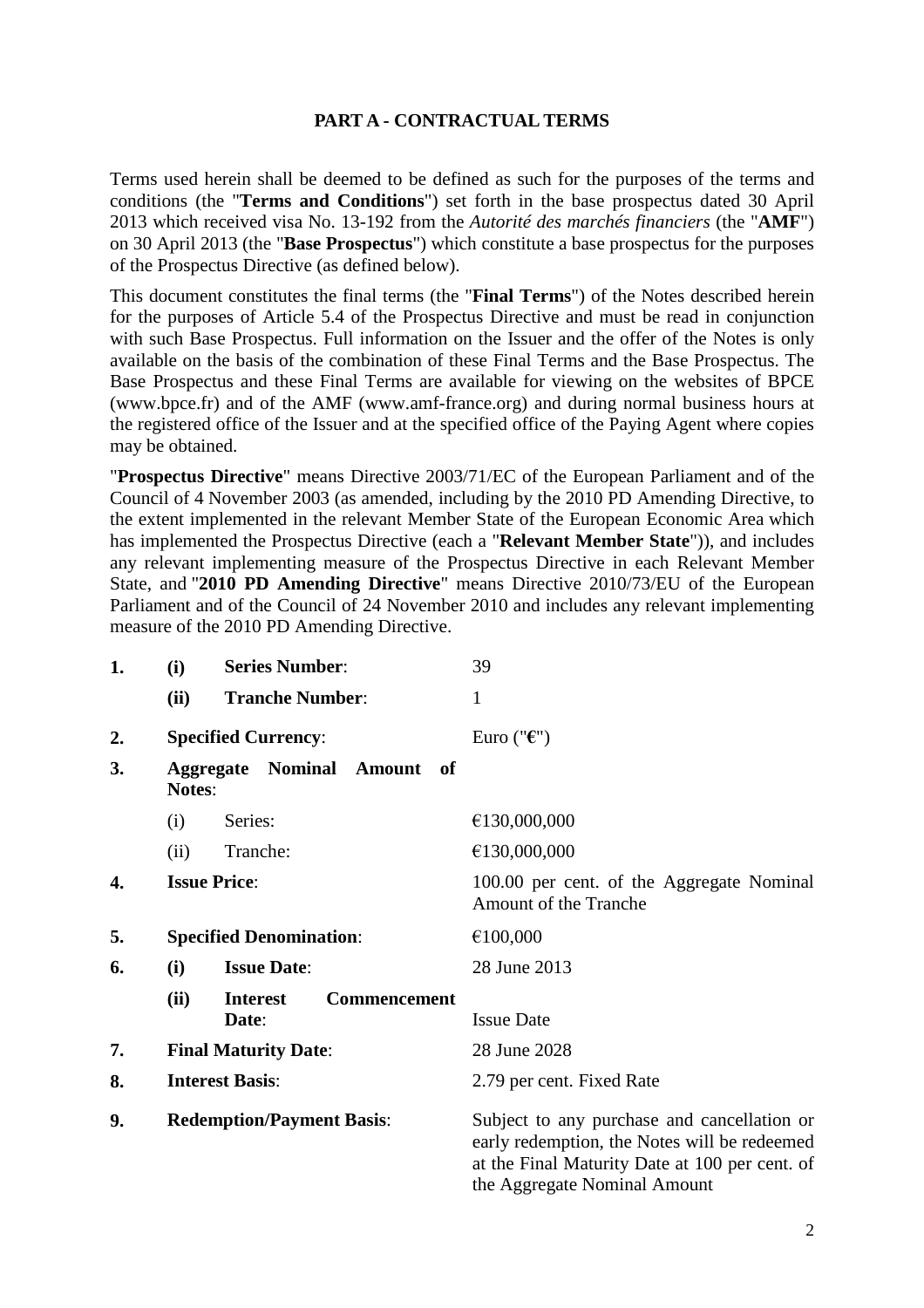| 10. | <b>Change of Interest Basis:</b>                                    | Not Applicable                                                                                                                                                                                                                                                                                                                                                                                                                                                                                                                                                                                                                                                |
|-----|---------------------------------------------------------------------|---------------------------------------------------------------------------------------------------------------------------------------------------------------------------------------------------------------------------------------------------------------------------------------------------------------------------------------------------------------------------------------------------------------------------------------------------------------------------------------------------------------------------------------------------------------------------------------------------------------------------------------------------------------|
| 11. | <b>Put/Call Options:</b>                                            | Not Applicable                                                                                                                                                                                                                                                                                                                                                                                                                                                                                                                                                                                                                                                |
| 12. | Date of corporate authorisations for<br>issuance of Notes obtained: | Decisions of the <i>Conseil d'administration</i><br>(board of directors) of the Issuer (i) dated<br>17 December 2012 authorising the issue of<br>obligations de financement de l'habitat and<br>other resources benefiting from the <i>privilège</i><br>referred to in Article L.515-19 of the French<br>Code monétaire et financier up<br>to<br>$\epsilon$ 10,000,000,000, for the period beginning on<br>January 2013 and<br>ending<br>on<br>31 December 2013 and (ii) dated 5 April<br>2013 authorising the quarterly programme of<br>borrowings benefiting from such <i>privilège</i> up<br>to $\epsilon$ 4,000,000,000 for the second quarter of<br>2013 |

# **PROVISIONS RELATING TO INTEREST PAYABLE**

| 13. | <b>Fixed Rate Note Provisions:</b>                                                                      |                                                  | Applicable                                                                                                       |
|-----|---------------------------------------------------------------------------------------------------------|--------------------------------------------------|------------------------------------------------------------------------------------------------------------------|
|     | (i)                                                                                                     | Rate of Interest:                                | 2.79 per cent. <i>per annum</i> payable annually in<br>arrear                                                    |
|     | (ii)                                                                                                    | <b>Interest Payment Dates:</b>                   | 28 June in each year, from, and including,<br>28 June 2014, to, and including, the Final<br><b>Maturity Date</b> |
|     | (iii)                                                                                                   | <b>Fixed Coupon Amount:</b>                      | €100,000<br>€2,790<br>Specified<br>per<br>in<br>Denomination                                                     |
|     | (iv)                                                                                                    | <b>Broken Amount:</b>                            | Not Applicable                                                                                                   |
|     | (v)                                                                                                     | Fraction<br>Day<br>Count<br>(Condition $5(a)$ ): | Actual/Actual-ICMA                                                                                               |
|     | (vi)                                                                                                    | <b>Determination Dates:</b>                      | 28 June in each year                                                                                             |
| 14. |                                                                                                         | <b>Floating Rate Note Provisions:</b>            | Not Applicable                                                                                                   |
| 15. | <b>Zero Coupon Note Provisions:</b>                                                                     |                                                  | Not Applicable                                                                                                   |
|     |                                                                                                         | PROVISIONS RELATING TO REDEMPTION                |                                                                                                                  |
| 16. | <b>Call Option:</b>                                                                                     |                                                  | Not Applicable                                                                                                   |
| 17  | $\mathbf{D}_{\mathbf{u}}$ $\mathbf{D}_{\mathbf{u}}$ $\mathbf{D}_{\mathbf{u}}$ $\mathbf{D}_{\mathbf{u}}$ |                                                  | Not Applicable                                                                                                   |

| <b>Put Option:</b>                              | Not Applicable                                |
|-------------------------------------------------|-----------------------------------------------|
| <b>Final Redemption Amount of each</b><br>Note: | $\epsilon$ 100,000 per Specified Denomination |
| <b>Redemption by Instalment:</b>                | Not Applicable                                |
|                                                 |                                               |

**20. Early Redemption Amount**: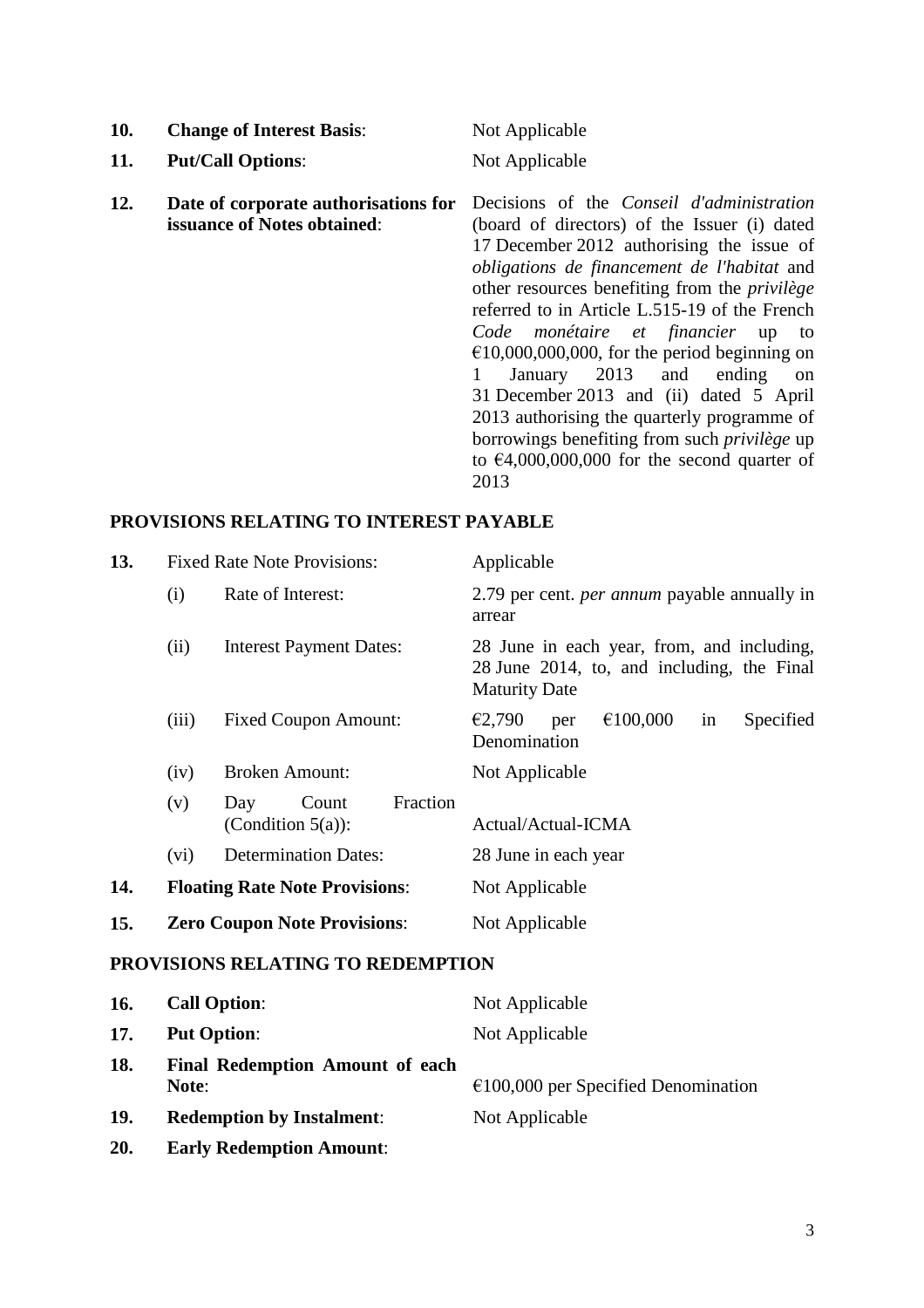Early Redemption Amount(s) of each Note payable on event of default or other early redemption as set out in the Terms and Conditions: €100,000 per Specified Denomination

**21. Purchases (Condition 6(h))** The Notes purchased may be held and resold as set out in the Terms and Conditions

### **GENERAL PROVISIONS APPLICABLE TO THE NOTES**

| 22.            | <b>Governing law:</b>                                                                                                     |                                                                                                                                                | French law                                                                                                                        |
|----------------|---------------------------------------------------------------------------------------------------------------------------|------------------------------------------------------------------------------------------------------------------------------------------------|-----------------------------------------------------------------------------------------------------------------------------------|
| 23.            |                                                                                                                           | <b>Form of Notes:</b>                                                                                                                          | <b>Dematerialised Notes</b>                                                                                                       |
|                | (i)                                                                                                                       | of<br>Dematerialised<br>Form<br>Notes:                                                                                                         | Bearer form (au porteur)                                                                                                          |
|                | (ii)                                                                                                                      | <b>Registration Agent:</b>                                                                                                                     | Not Applicable                                                                                                                    |
|                | (iii)                                                                                                                     | Temporary Global Certificate:                                                                                                                  | Not Applicable                                                                                                                    |
| 24.            | Financial Centre or other special<br>provisions relating<br>to payment<br>dates for the purposes of Condition<br>$7(g)$ : |                                                                                                                                                | Not Applicable                                                                                                                    |
| 25.            | <b>Talons</b>                                                                                                             | for future Coupons<br><sub>or</sub><br>Receipts to be attached to Definitive<br>Materialised Notes (and dates on<br>which such Talons mature): | Not Applicable                                                                                                                    |
| 26.            | Masse:                                                                                                                    |                                                                                                                                                | The provisions of Condition 10 apply                                                                                              |
|                |                                                                                                                           |                                                                                                                                                | The initial Representative will be:<br><b>Sylvain Thomazo</b><br>20, rue Victor Bart<br>78000 Versailles<br>France                |
|                |                                                                                                                           |                                                                                                                                                | The alternate Representative will be:<br><b>Sandrine d'Haussy</b><br>69, avenue Gambetta<br>94100 Saint Maur Des Fosses<br>France |
| <b>GENERAL</b> |                                                                                                                           |                                                                                                                                                |                                                                                                                                   |

The aggregate principal amount of Notes issued has been translated into Euro at the rate of [●] per cent. producing a sum of: Not Applicable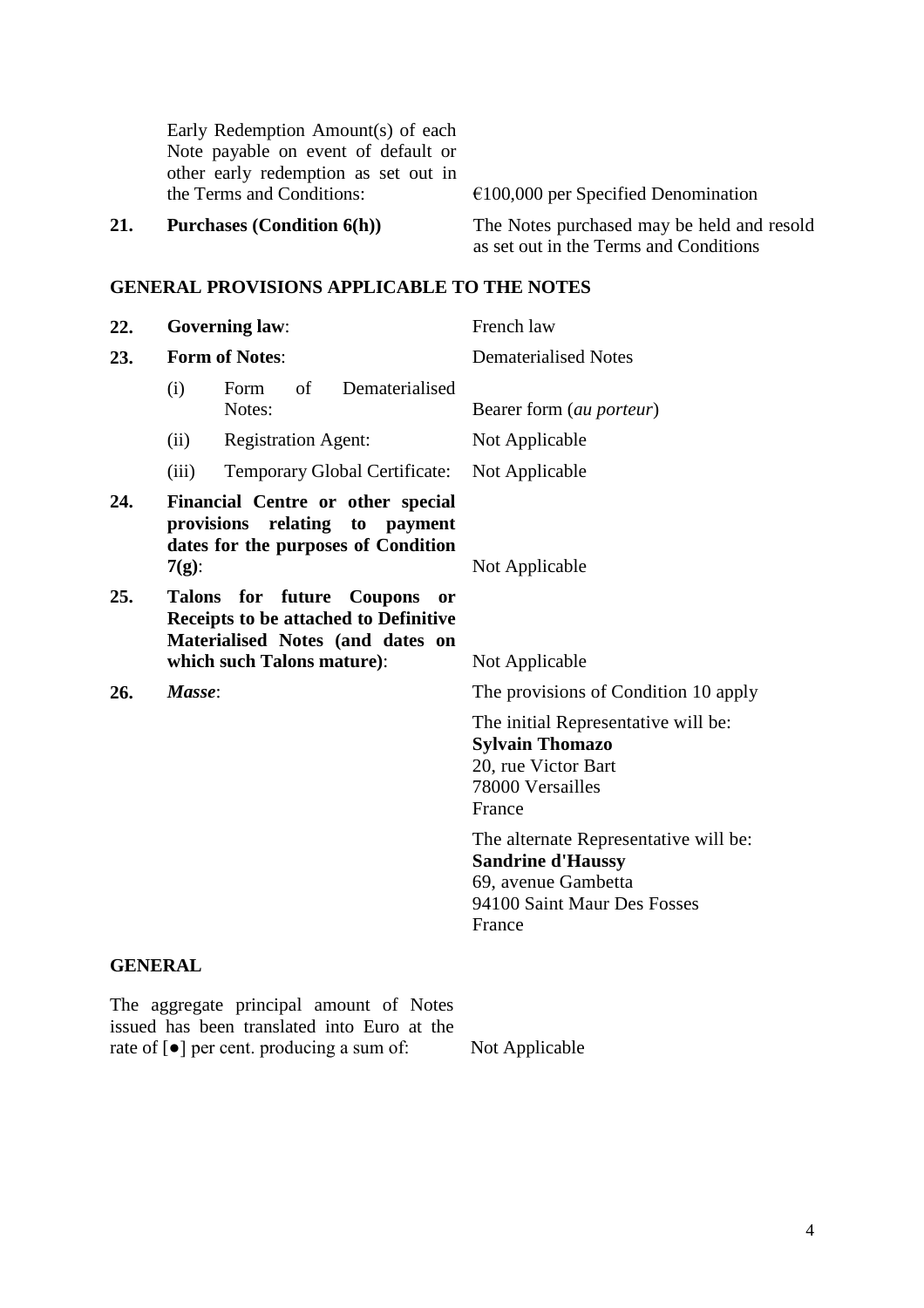# **RESPONSIBILITY**

I accept responsibility for the information contained in these Final Terms.

Signed on behalf of BPCE SFH: By: Jean-Philippe Berthaut, *Directeur Général Délégué* Duly authorised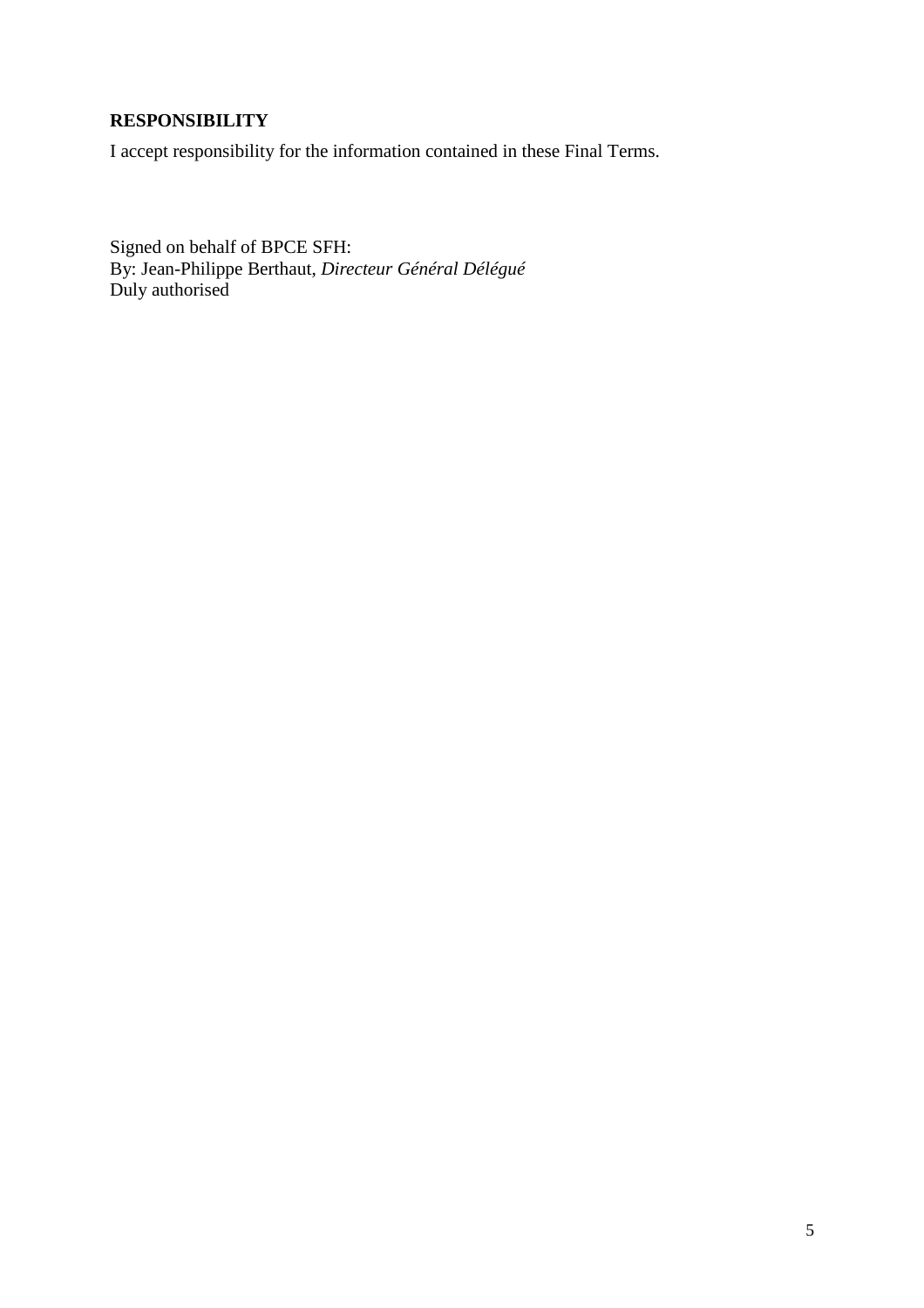#### **PART B - OTHER INFORMATION**

#### **1. LISTING AND ADMISSION TO TRADING**

| (i)   | Listing:                                                                                                                                                                                                                    | <b>Euronext Paris</b>                                                                                                                                        |
|-------|-----------------------------------------------------------------------------------------------------------------------------------------------------------------------------------------------------------------------------|--------------------------------------------------------------------------------------------------------------------------------------------------------------|
| (ii)  | (a) Admission to trading:                                                                                                                                                                                                   | Application has been made by the Issuer (or<br>on its behalf) for the Notes to be admitted to<br>trading on Euronext Paris with effect from<br>28 June 2013. |
|       | (b) Regulated Markets or equivalent<br>markets<br>which,<br>the<br>$\alpha$<br>to<br>knowledge of the Issuer, securities<br>of the same class of the Notes to be<br>admitted to trading are already<br>admitted to trading: | Not Applicable                                                                                                                                               |
| (iii) | Estimate of total expenses related to<br>admission to trading:                                                                                                                                                              | €8,000                                                                                                                                                       |
| 2.    | <b>RATINGS</b>                                                                                                                                                                                                              |                                                                                                                                                              |
|       | Ratings:                                                                                                                                                                                                                    | The Notes are expected upon issue to be<br>rated:                                                                                                            |
|       |                                                                                                                                                                                                                             | $S\&P: AAA$                                                                                                                                                  |
|       |                                                                                                                                                                                                                             | Moody's: Aaa                                                                                                                                                 |
|       |                                                                                                                                                                                                                             | Both S&P and Moody's are established in<br>the European Union and registered under<br>Regulation (EC) No. 1060/2009 of the                                   |

## **3. INTERESTS OF NATURAL AND LEGAL PERSONS INVOLVED IN THE ISSUE**

Save as discussed in section "Subscription and Sale" of the Base Prospectus, so far as the Issuer is aware, no person involved in the offer of the Notes has an interest material to the offer.

#### **4. YIELD**

Indication of yield: 2.79 per cent. *per annum*

the CRA Regulation.

European Parliament and the Council of 16 September 2009 on credit rating agencies, as amended (the "**CRA Regulation**") and included in the list of registered credit rating agencies published on the website of the European Securities and Markets Authority (www.esma.europa.eu) in accordance with